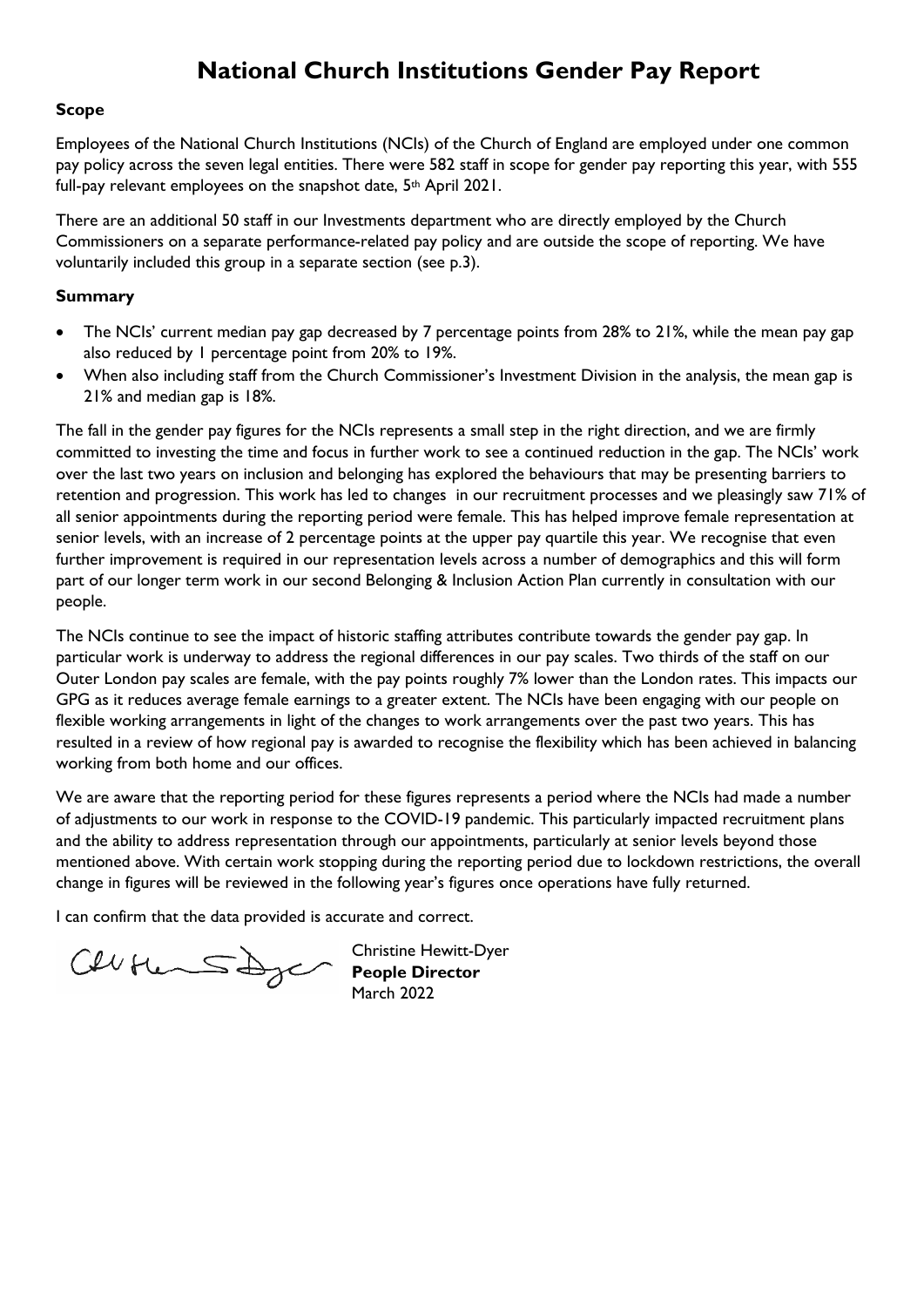### **NCI Staff**

This section covers 582 staff employed on the joint employment framework covering seven legal entities. At the snapshot date, 555 were full-pay relevant employees.

#### Gender Pay Gap

- The mean salary for males is £54,069 and for females is £43,949. The difference of £10,119 equates to 19% in favour of males and is a 1% decrease from last year.
- The median salary for males is £50,309 and for females is £39,921. The difference of £10,399 equates to 21% in favour of males and is a 7% decrease from last year.



#### **Gender Pay Gap Comparison**

#### **Representation**

- 58% of the NCIs current workforce is female
- Female representation in the upper quartile increased by 2 percentage points
- We continue to see a large proportion of females in the lower and mid-lower quartiles, this subsequently impacts on the average pay for females being lower than males



#### Bonus Pay

The NCIs do not operate a performance pay or bonus system but have the discretion, in very exceptional cases, to mark the completion of a particularly demanding project with the award of a one off non-consolidated, nonpensionable special payment in recognition of an outstanding piece of work. In the reporting period no individuals received a bonus.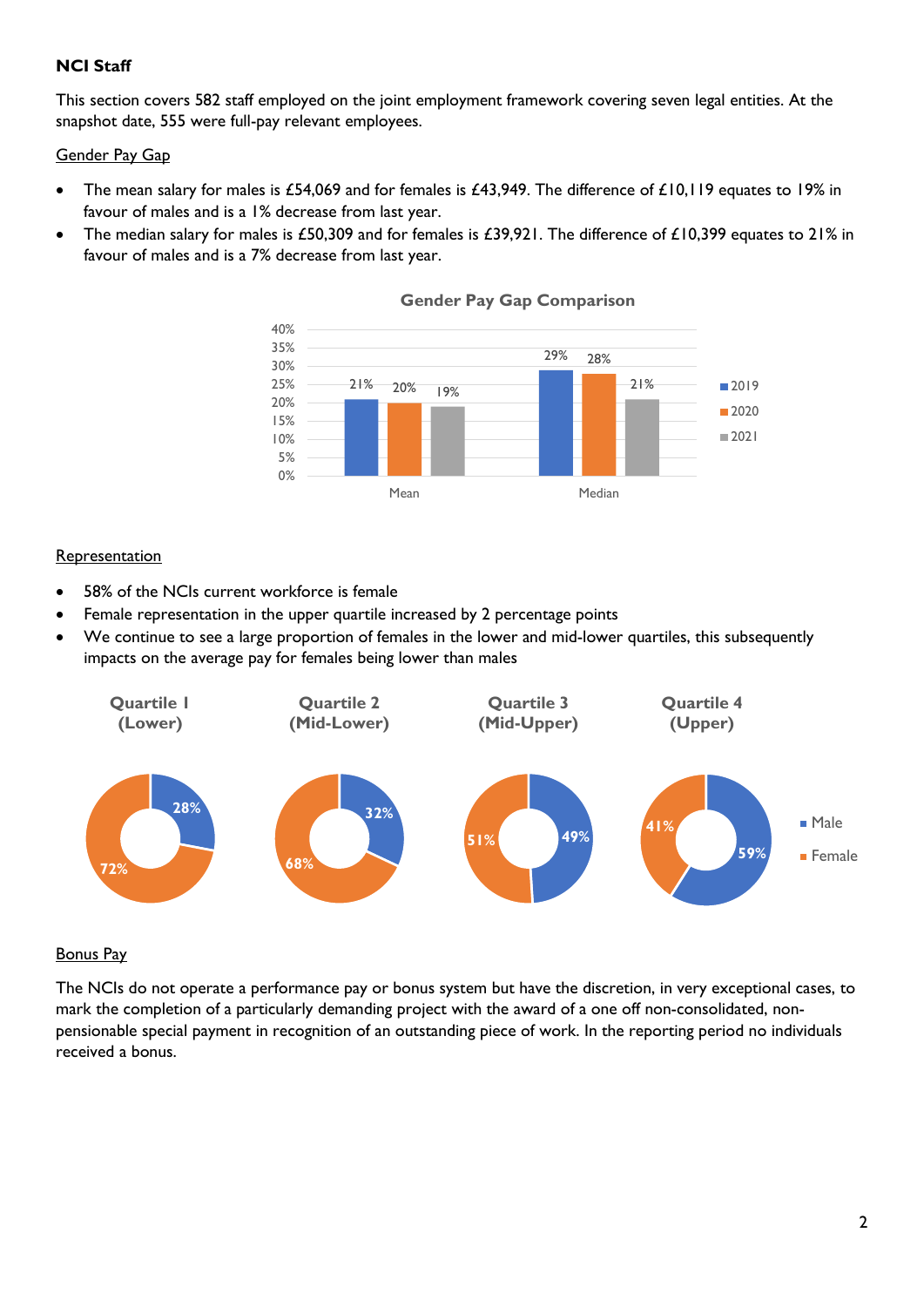### **NCI Staff & Investment Division of Church Commissioners**

This section provides analysis of those employed under the joint employment framework alongside those directly employed by the Investment Division on the separate pay arrangements. In total there were 638 employees on the snapshot date, with 605 full-pay relevant employees. We are reporting this information voluntarily and figures on this page will not be uploaded to the Government's portal.

### Gender Pay Gap

- The NCIs & Investment Division mean pay gap is 21% and the median pay gap is 18%
- The mean salary for males is £58,903 and for females is £46,440. The difference of £12,463 equates to 21% in favour of males.
- The median salary for males is £50,309 and for females is £41,229. The difference of £9,079 equates to 18% in favour of males.

### **Representation**

- 56% of the entire workforce are female.
- Female representation remains broadly similar with the inclusion of the Investment division, with representation in the upper quartile increasing by 2% in 2021.



### Bonus Information

- Staff in the Investment Division operate under a specific incentive scheme designed to reward outperformance of the Church Commissioner's investment target.
- The table right displays the total bonus information, all 32 bonuses awarded were to staff in the Investment Division
- Bonuses for investment team are awarded through the Long Term Incentive Plan (LTIP) where a proportion of bonus is retained and paid out over subsequent years.

|                         | <b>Male</b> | <b>Female</b> |
|-------------------------|-------------|---------------|
| <b>Overall Total</b>    | 277         | 36 I          |
| No. Received Bonus      | 20          | 12            |
| % Received Bonus        | 7%          | 3%            |
| <b>Bonus Pay (Mean)</b> | £37,217     | £26,427       |
| Bonus Gap (Mean)        | 29%         |               |
| Bonus Pay (Median)      | £10,150     | £7,700        |
| Bonus Gap (Median)      | 24%         |               |